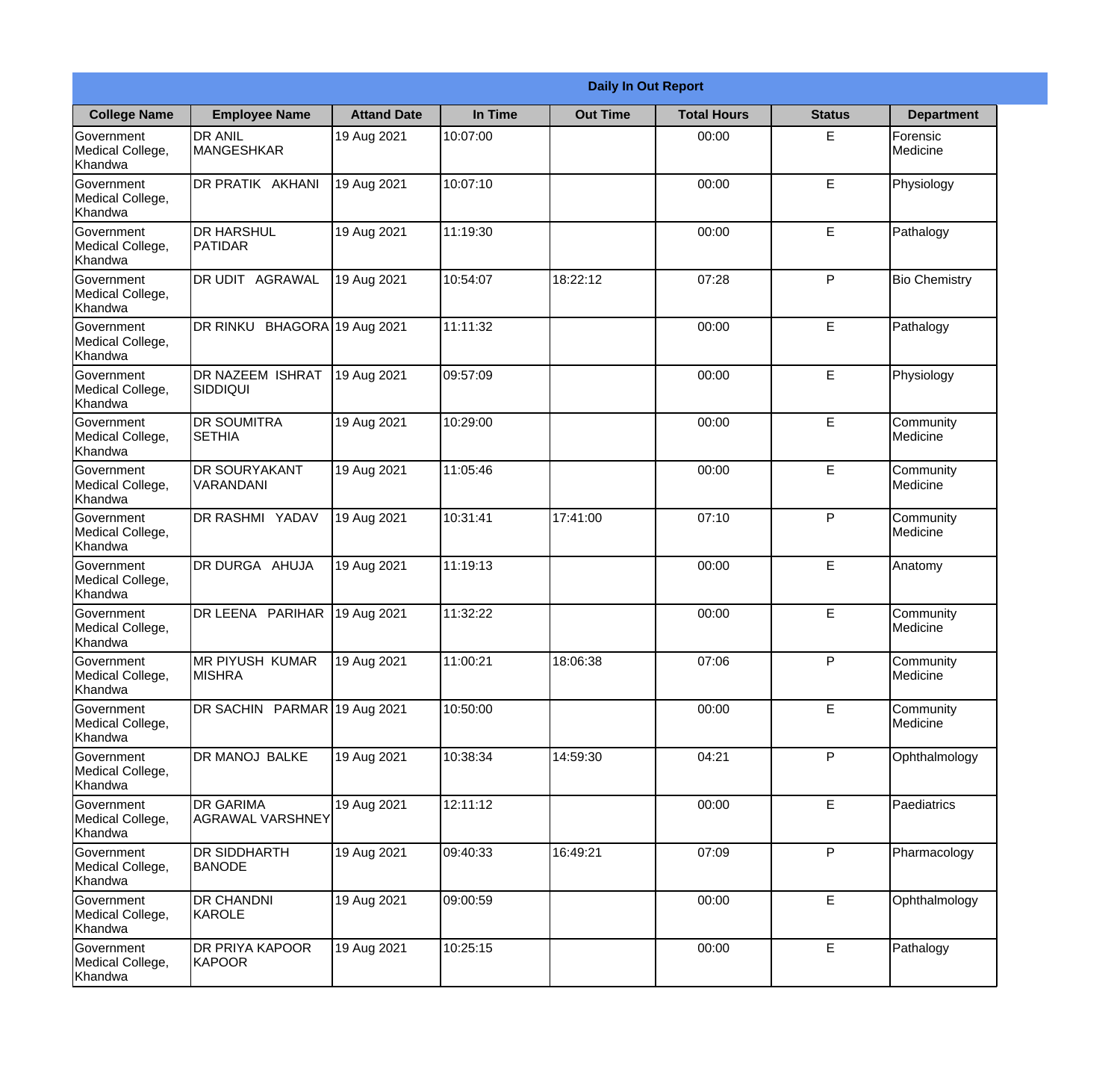| <b>Designation</b>                  | <b>Category</b> |
|-------------------------------------|-----------------|
| Assistant Professor   Para Clinical |                 |
| Assistant Professor   Non Clinical  |                 |
| Assistant Professor   Para Clinical |                 |
| Associate Professor Non Clinical    |                 |
| <b>Assistant Professor</b>          | Para Clinical   |
| Professor                           | Non Clinical    |
| Assistant Professor   Para Clinical |                 |
| Demonstrator/Tutor   Para Clinical  |                 |
| Assistant Professor   Para Clinical |                 |
| Demonstrator/Tutor   Non Clinical   |                 |
| <b>Assistant Professor</b>          | Para Clinical   |
| Statistician                        | Para Clinical   |
| Assistant Professor   Para Clinical |                 |
| Assistant Professor   Clinical      |                 |
| Associate Professor Clinical        |                 |
| Associate Professor   Para Clinical |                 |
| <b>Assistant Professor</b>          | Clinical        |
| Demonstrator/Tutor   Para Clinical  |                 |

## **Daily In Out Report**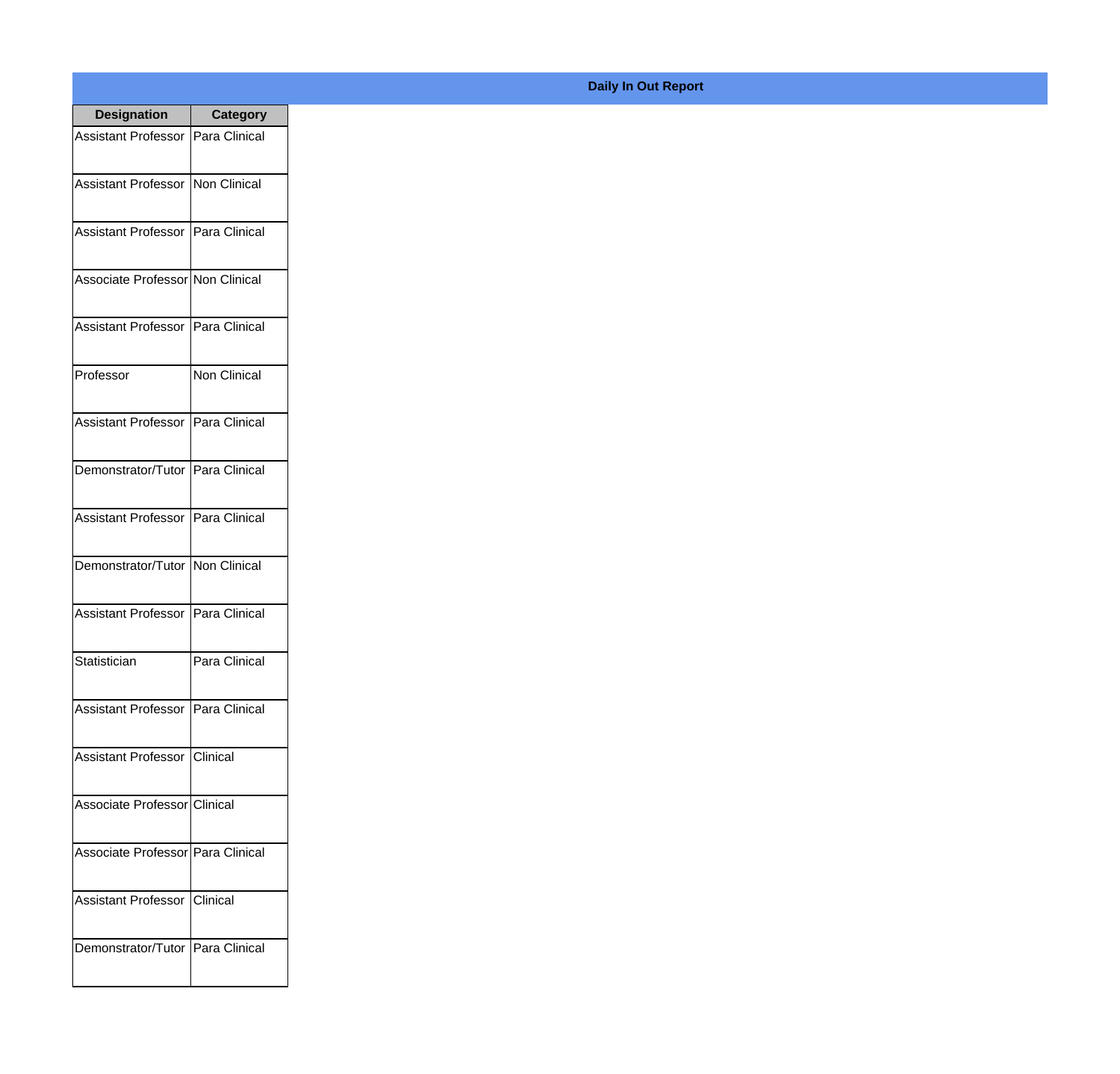|                                                  |                                                       |             |          |          | <b>Daily In Out Report</b> |    |                             |
|--------------------------------------------------|-------------------------------------------------------|-------------|----------|----------|----------------------------|----|-----------------------------|
| <b>Government</b><br>Medical College,<br>Khandwa | <b>DR SAPNA</b><br><b>MAHESHRAM</b>                   | 19 Aug 2021 | 11:06:41 |          | 00:00                      | E  | Community<br>Medicine       |
| Government<br>Medical College,<br>Khandwa        | <b>DR NISHA</b><br><b>KAITHWAS</b>                    | 19 Aug 2021 | 13:30:51 |          | 00:00                      | E  | Psychiatry                  |
| Government<br>Medical College,<br>Khandwa        | <b>DR RAJU</b>                                        | 19 Aug 2021 | 10:02:11 | 18:05:34 | 08:03                      | P  | Forensic<br>Medicine        |
| Government<br>Medical College,<br>Khandwa        | <b>DR SITARAM</b><br><b>SOLANKI</b>                   | 19 Aug 2021 | 09:53:57 | 18:34:16 | 08:41                      | P  | Forensic<br>Medicine        |
| Government<br>Medical College,<br>Khandwa        | <b>DR RANJEET</b><br><b>BADOLE</b>                    | 19 Aug 2021 | 11:02:02 |          | 00:00                      | E  | <b>General Medicine</b>     |
| Government<br>Medical College,<br>Khandwa        | <b>DR ARUN KUMAR</b><br>PARGI                         | 19 Aug 2021 | 13:09:47 |          | 00:00                      | E  | <b>General Surgery</b>      |
| <b>Government</b><br>Medical College,<br>Khandwa | <b>DR ASHOK</b><br><b>BHAUSAHEB NAJAN</b>             | 19 Aug 2021 | 10:16:16 |          | 00:00                      | E  | Forensic<br>Medicine        |
| Government<br>Medical College,<br>Khandwa        | <b>DR NITESHKUMAR</b><br>KISHORILAL<br><b>RATHORE</b> | 19 Aug 2021 | 10:34:38 |          | 00:00                      | E  | Pharmacology                |
| Government<br>Medical College,<br>Khandwa        | <b>DR PRIYESH</b><br><b>MARSKOLE</b>                  | 19 Aug 2021 | 11:07:54 | 17:40:54 | 06:33                      | P  | Community<br>Medicine       |
| Government<br>Medical College,<br>Khandwa        | <b>DR SANGEETA</b><br><b>CHINCHOLE</b>                | 19 Aug 2021 | 10:28:47 |          | 00:00                      | E  | Physiology                  |
| Government<br>Medical College,<br>Khandwa        | <b>DR NISHA MANDLOI</b><br>PANWAR                     | 19 Aug 2021 | 10:10:02 | 16:34:53 | 06:24                      | P  | Obstetrics &<br>Gynaecology |
| Government<br>Medical College,<br>Khandwa        | <b>DR SATISH</b><br><b>CHANDEL</b>                    | 19 Aug 2021 | 11:46:35 |          | 00:00                      | E  | Pharmacology                |
| Government<br>Medical College,<br>Khandwa        | <b>DR JITENDRA</b><br><b>AHIRWAR</b>                  | 19 Aug 2021 | 11:26:50 | 18:05:21 | 06:39                      | P  | Pathalogy                   |
| Government<br>Medical College,<br>Khandwa        | DR MUKTESHWARI<br><b>GUPTA</b>                        | 19 Aug 2021 | 11:31:13 |          | 00:00                      | E. | Pharmacology                |
| Government<br>Medical College,<br>Khandwa        | DR PURTI AGARWAL<br><b>SAINI</b>                      | 19 Aug 2021 | 10:53:46 |          | 00:00                      | E  | Pathalogy                   |
| Government<br>Medical College,<br>Khandwa        | DR YASHPAL RAY                                        | 19 Aug 2021 | 12:39:20 |          | 00:00                      | E  | Anatomy                     |